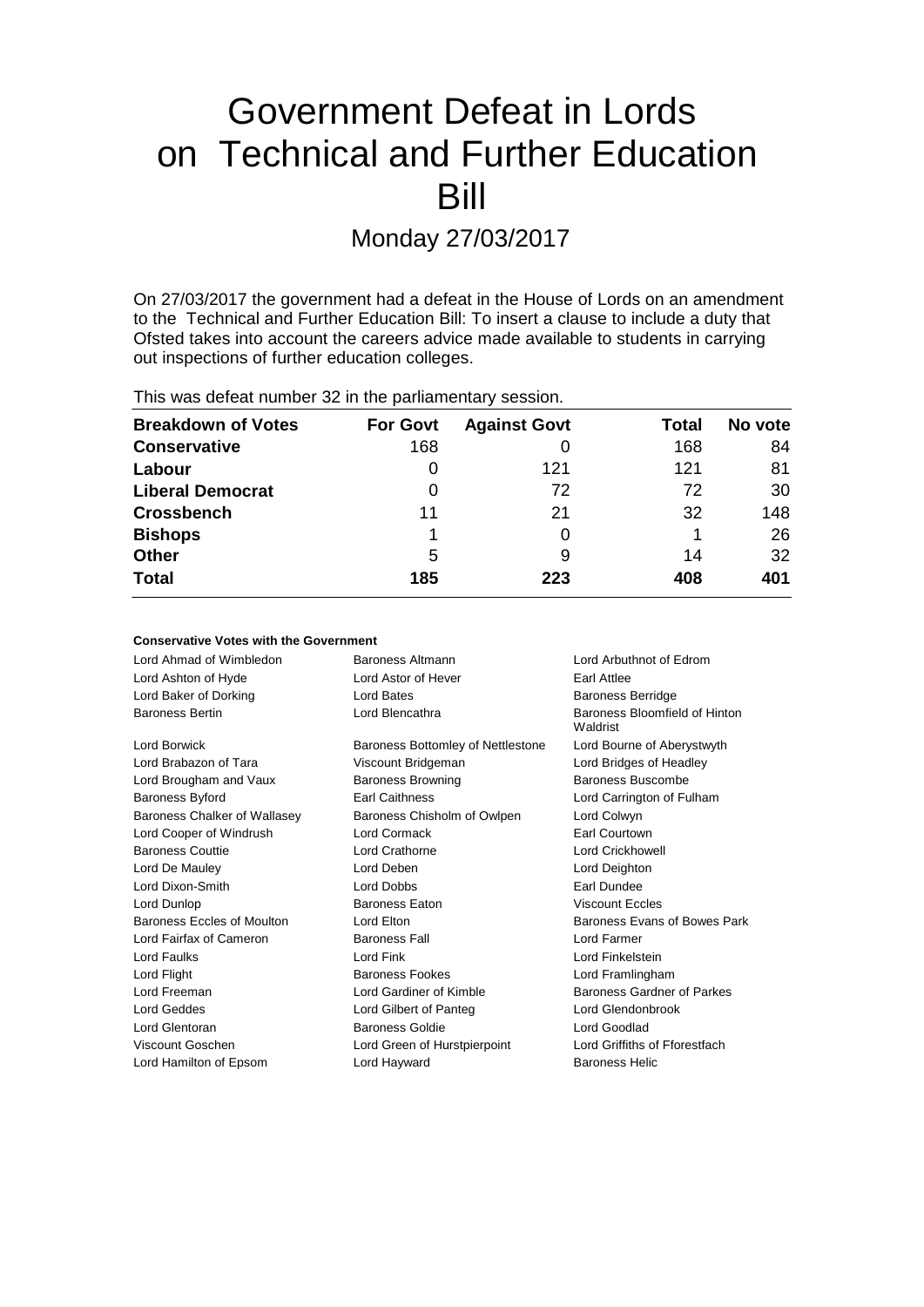Lord Henley Lord Higgins Lord Hill of Oareford Baroness Hodgson of Abinger Lord Hodgson of Astley Abbotts Lord Holmes of Richmond Earl Home Baroness Hooper Lord Horam Lord Howard of Lympne Earl Howe Lord Howell of Guildford Lord Hunt of Wirral Lord James of Blackheath Baroness Jenkin of Kennington Lord Jopling Lord Kirkhope of Harrogate Lord Lang of Monkton Lord Lansley **Lord Leigh of Hurley** Lord Lexden Earl Lindsay **Lord Lingfield** Earl Liverpool Lord Livingston of Parkhead Marquess of Lothian Cord Lucas Lord Lupton Lord MacGregor of Pulham Market Lord MacLaurin of Knebworth Lord Mancroft Baroness Manzoor Lord Marland Lord Marlesford **Lord McColl of Dulwich Baroness McGregor-Smith** Baroness McIntosh of Pickering Baroness Mobarik Baroness Mone Duke of Montrose Baroness Morris of Bolton Lord Moynihan Lord Naseby **Lord Nash Baroness Neville-Jones** Baroness Newlove Baroness Nicholson of Winterbourne Baroness Noakes Lord Norton of Louth Lord O'Shaughnessy Baroness O'Cathain Baroness Oppenheim-Barnes Baroness Pidding Lord Polak Lord Porter of Spalding **Lord Prior of Brampton** Baroness Redfern Lord Renfrew of Kaimsthorn Lord Risby Lord Robathan Baroness Rock Lord Rotherwick Lord Ryder of Wensum Lord Sassoon **Baroness Scott of Bybrook** Baroness Seccombe Earl Selborne Lord Selkirk of Douglas Baroness Sharples Lord Sherbourne of Didsbury Lord Shinkwin Lord Skelmersdale Lord Smith of Hindhead Lord Spicer Lord Spicer Baroness Stowell of Beeston Lord Strathclyde **Baroness Stroud** Baroness Sugg Lord Suri Lord Tanlaw Lord Taylor of Holbeach Lord Trefgarne Viscount Trenchard Lord Trimble Lord True **Lord Tugendhat** Viscount Ullswater Baroness Vere of Norbiton **Baroness Verma** Baroness Verma Lord Wakeham Lord Wasserman **Duke of Wellington** Baroness Wheatcroft Lord Whitby Baroness Wilcox Lord Willetts Baroness Williams of Trafford Lord Young of Cookham Viscount Younger of Leckie

### **Conservative Votes against the Government**

### **Labour Votes with the Government**

### **Labour Votes against the Government**

Baroness Andrews **Baroness Armstrong of Hill Top** Baroness Bakewell Lord Bassam of Brighton Lord Beecham Lord Berkeley Baroness Blood **Lord Bradley** Cord Bradley **Lord Bragg** Lord Brennan Lord Brooke of Alverthorpe Lord Brookman Lord Campbell-Savours Lord Carter of Coles Lord Cashman Baroness Chakrabarti **Viscount Chandos** Lord Clark of Windermere Baroness Cohen of Pimlico Lord Collins of Highbury Baroness Corston Lord Cunningham of Felling Lord Davies of Oldham Lord Davies of Stamford Baroness Donaghy **Baroness Drake** Lord Dubs Lord Elder **Baroness Farrington of Ribbleton** Lord Faulkner of Worcester Lord Foster of Bishop Auckland Baroness Gale Lord Giddens Lord Glasman **Baroness Golding Community Conducts** Lord Gordon of Strathblane Baroness Goudie Baroness Gould of Potternewton Lord Grocott Lord Hain Viscount Hanworth Lord Harris of Haringey Lord Harrison Lord Haskel Lord Haughey Lord Haworth Baroness Hayter of Kentish Town Baroness Healy of Primrose Hill Baroness Henig **Baroness Hilton of Eggardon** Lord Hollick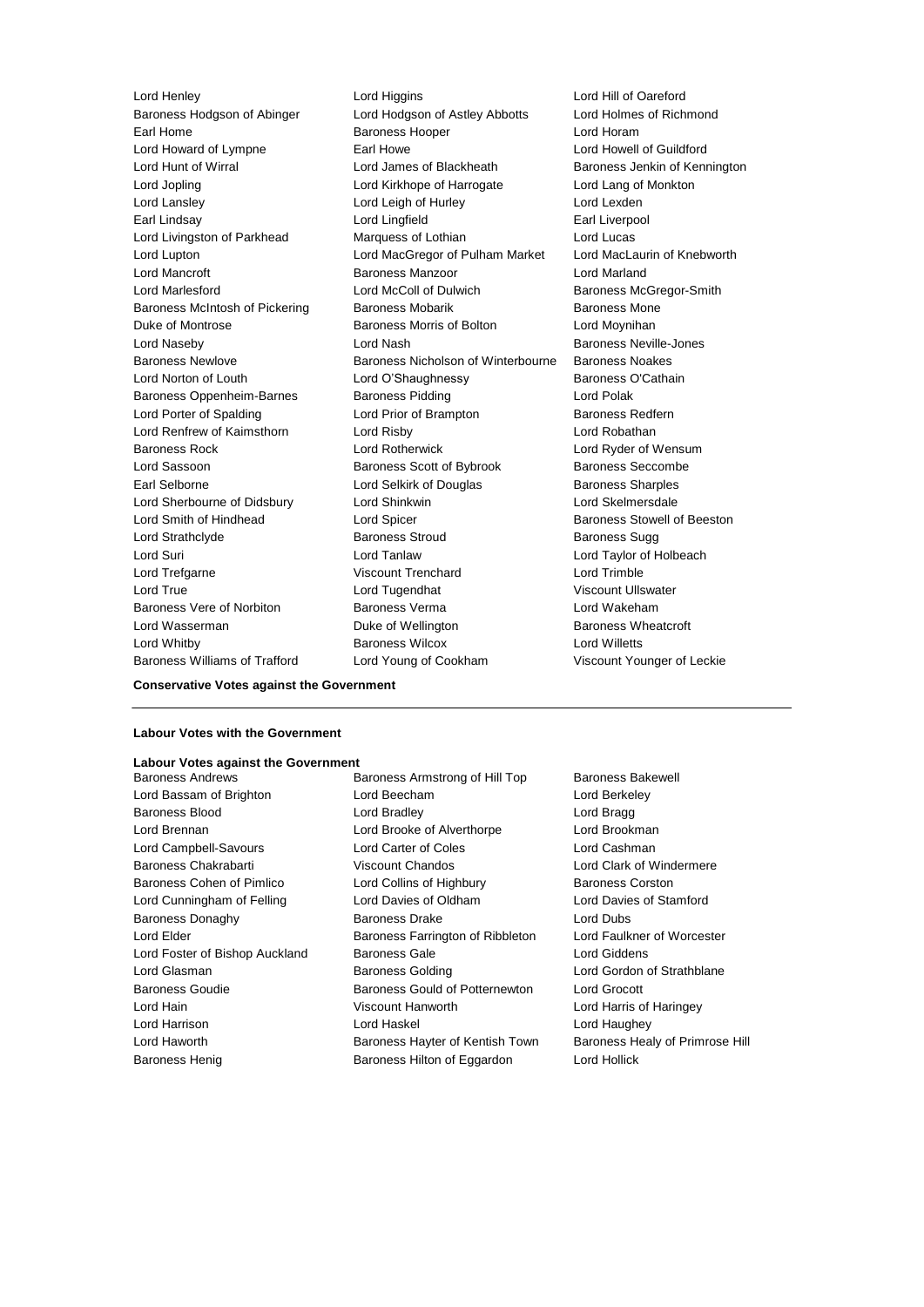| Baroness Hollis of Heigham     | Lord Howarth of Newport           | Lord Hugh             |
|--------------------------------|-----------------------------------|-----------------------|
| Lord Hunt of Chesterton        | Lord Hunt of Kings Heath          | Baroness,             |
| Lord Jones                     | Lord Jordan                       | Lord Judd             |
| Baroness Kennedy of Cradley    | Lord Kennedy of Southwark         | Baroness              |
| Baroness Kinnock of Holyhead   | Lord Kinnock                      | Lord Kirkh            |
| Baroness Lawrence of Clarendon | Lord Lennie                       | Baroness              |
| Lord Lipsey                    | Lord Livermore                    | Lord Mack             |
| Baroness Massey of Darwen      | Lord Maxton                       | Lord McAv             |
| Baroness McDonagh              | Baroness McIntosh of Hudnall      | Lord McKe             |
| Lord Mendelsohn                | Lord Monks                        | Baroness              |
| Lord Morris of Handsworth      | <b>Baroness Morris of Yardley</b> | Lord O'Nei            |
| Lord Patel of Bradford         | Lord Pendry                       | Baroness              |
| <b>Lord Prescott</b>           | <b>Baroness Primarolo</b>         | Baroness              |
| <b>Baroness Quin</b>           | Lord Radice                       | Baroness              |
| Lord Reid of Cardowan          | Lord Robertson of Port Ellen      | Lord Rook             |
| Lord Rosser                    | Baroness Royall of Blaisdon       | Lord Sawy             |
| <b>Baroness Sherlock</b>       | Viscount Simon                    | <b>Baroness</b>       |
| Lord Snape                     | Lord Stevenson of Balmacara       | Lord Stone            |
| Baroness Taylor of Bolton      | Lord Tomlinson                    | Lord Touh             |
| Lord Tunnicliffe               | Lord Turnberg                     | Baroness <sup>'</sup> |
| Lord Watson of Invergowrie     | <b>Lord Watts</b>                 | Lord West             |
| Baroness Wheeler               | <b>Baroness Whitaker</b>          | <b>Lord Whitt</b>     |
| Lord Winston                   | Lord Woolmer of Leeds             | Lord Youn             |
| Baroness Young of Old Scone    |                                   |                       |

Baroness Kinnock of Holyhead Lord Kinnock Lord Kirkhill Lord Livermore **Lord MacKenzie of Culkein** Lord Maxton **Lord McAvoy** Baroness McIntosh of Hudnall Lord McKenzie of Luton Lord Monks **Baroness Morgan of Huyton** Baroness Morris of Yardley **Lord O'Neill of Clackmannan** Lord Pendry **Baroness Pitkeathley** Baroness Primarolo Baroness Prosser Lord Radice **Baroness Rebuck** Lord Robertson of Port Ellen Lord Rooker Baroness Royall of Blaisdon Lord Sawyer Viscount Simon Baroness Smith of Basildon Lord Stevenson of Balmacara Lord Stone of Blackheath Lord Tomlinson Lord Touhig Lord Watts **Lord West of Spithead** Baroness Whitaker **Baroness Whitaker** Lord Whitty Lord Woolmer of Leeds Lord Young of Norwood Green

Lord Howarth of Newport Lord Hughes of Woodside Lord Hunt of Kings Heath Baroness Jones of Whitchurch Lord Kennedy of Southwark Baroness Kennedy of The Shaws Lord Lennie **Coatdyke Baroness Liddell of Coatdyke** Lord Turnberg **Example 20** Extends Baroness Warwick of Undercliffe

#### **Liberal Democrat Votes with the Government**

# **Liberal Democrat Votes against the Government**

| <b>Baroness Barker</b>             | I ord Beith                    |
|------------------------------------|--------------------------------|
| Baroness Bonham-Carter of Yarnbury | Baroness Bowles of Berkhamsted |
| <b>Baroness Brinton</b>            | Lord Bruce of Bennachie        |
| Lord Campbell of Pittenweem        | Lord Chidgey                   |
| <b>Lord Cotter</b>                 | Lord Dholakia                  |
| Lord Fearn                         | Lord Foster of Bath            |
| Lord German                        | Earl Glasgow                   |
| <b>Baroness Grender</b>            | <b>Baroness Hamwee</b>         |
| <b>Baroness Humphreys</b>          | Lord Hussain                   |
| <b>Baroness Jolly</b>              | Lord Kirkwood of Kirkhope      |
| Lord Lee of Trafford               | I ord I ester of Herne Hill    |
| Baroness Maddock                   | Lord McNally                   |
| <b>Lord Oates</b>                  | Lord Paddick                   |
| <b>Baroness Parminter</b>          | <b>Baroness Pinnock</b>        |
| Baroness Randerson                 | Lord Razzall                   |
| Lord Rennard                       | Lord Roberts of Llandudno      |
| Baroness Scott of Needham Market   | Lord Scriven                   |
| Baroness Sheehan                   | <b>Lord Shipley</b>            |
| Baroness Smith of Newnham          | Lord Stoneham of Droxford      |
| Lord Strasburger                   | <b>Lord Stunell</b>            |
| Lord Teverson                      | Lord Thomas of Gresford        |
| Lord Tope                          | Lord Tyler                     |
| Lord Wallace of Saltaire           | <b>Baroness Walmslev</b>       |

Baroness Bakewell of Hardington Mandeville Baroness Benjamin Lord Bradshaw Baroness Burt of Solihull Lord Clement-Jones Baroness Falkner of Margravine Baroness Garden of Frognal Lord Goddard of Stockport Baroness Harris of Richmond Baroness Janke Baroness Kramer Baroness Ludford Baroness Northover Lord Palmer of Childs Hill Lord Purvis of Tweed Lord Redesdale Lord Rodgers of Quarry Bank Lord Sharkey Lord Shutt of Greetland Lord Storey Lord Taverne Baroness Thomas of Winchester Baroness Tyler of Enfield Lord Willis of Knaresborough